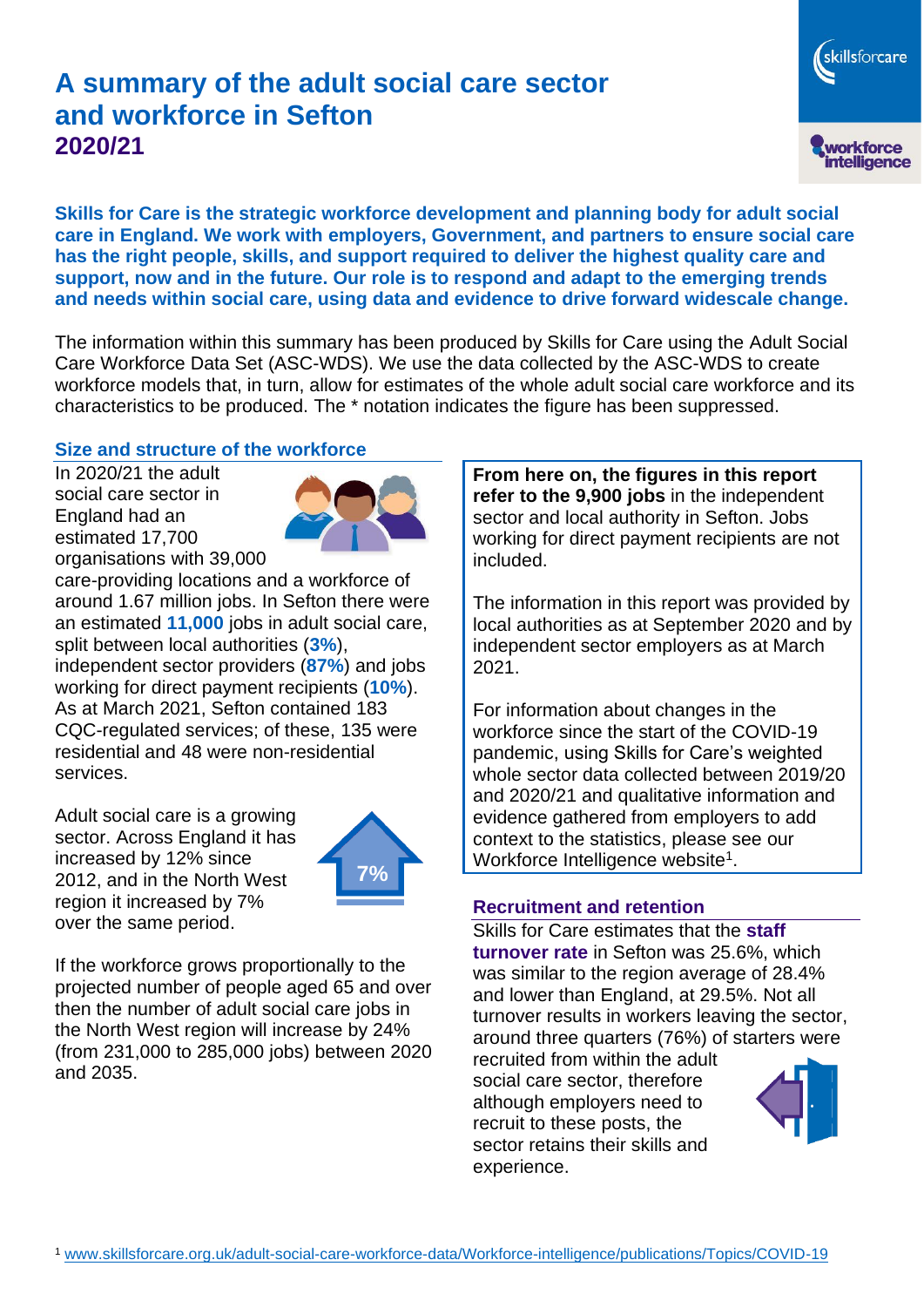Adult social care has an experienced 'core' of workers. Workers in Sefton had on average **9.4 years of experience in the sector** and 83% of the workforce had been working in the sector for at least three years.

Using both workforce intelligence evidence and our links with employers and stakeholders across England, we know that recruitment and retention is one of the largest issues faced by employers. We have many resources and tools available to help, for example the 'Values-based recruitment and retention toolkit'<sup>2</sup> and 'Seeing potential: widen your talent pool'. <sup>3</sup> For more information please visit: [www.skillsforcare.org.uk/recruitment-retention](http://www.skillsforcare.org.uk/recruitment-retention)

### **Employment information**

We estimate Sefton had **9,900** adult social care jobs employed in the local authority and independent sectors. These included 750 managerial roles, 450 regulated professionals, 7,200 direct care (including 6,100 care workers), and 1,500 other-non-care proving roles.

The average number of **sickness days** taken in the last year in Sefton was 9.4, (10.9 in North West and 9.5 across England). With an estimated directly employed workforce of 8,900, this would mean employers in Sefton lost approximately **84,000 days to sickness in 2020/21**. In England levels of staff sickness have nearly doubled over the course of the pandemic between 2019/20 and 2020/21, in total around 6 million extra days were lost to sickness than in the year before.

Less than a quarter (14%) of the workforce in Sefton were on zero-hours contracts. Over half (57%) of the workforce usually worked full-time hours and 43% were part-time.

### **Chart 1. Proportion of workers on zero hours contracts by area**

**England** North West **Sefton** 



## **Workforce demographics**

The majority (78%) of the workforce in Sefton were female, and the average age was 44.3 years old. Workers aged 24 and



under made up 11% of the workforce and workers aged over 55 represented 30%. Given this age profile approximately 3,000 people will be reaching retirement age in the next 10 years.

Nationality varied by region, in England 83% of the workforce identified as British, while in the North West region this was 93%. An estimated 93% of the workforce in Sefton identified as British, 5% identified as of an EU nationality and 2% a non-EU nationality, therefore there was a similar reliance on EU and non-EU workers.

### **Pay**



Table 1 shows the full-time equivalent annual or hourly pay rate of selected job roles in Sefton (area), North West (region) and England. All figures

represent the independent sector as at March 2021, except social workers which represent the local authority sector as at September 2020. At the time of analysis, the National Living Wage was £8.72.

#### **Table 1. Average pay rate of selected job roles by area**

|                                 | <b>England</b> | Region  | Area    |
|---------------------------------|----------------|---------|---------|
| Full-time equivalent annual pay |                |         |         |
| Social Worker <sup>t</sup>      | £37,100        | £35,300 | £32,800 |
| Registered nurse                | £33,600        | £32,500 | £32,200 |
| Hourly pay                      |                |         |         |
| National Living<br>Wage         | £8.72          | £8.72   | £8.72   |
| Senior care worker              | £10.00         | £9.80   | £9.85   |
| Care worker                     | £9.29          | £9.08   | £9.12   |
| Support and<br>outreach         | £9.53          | £9.20   | £9.34   |

†Local authority social workers only.

Please note that pay varies by sector, with local authority pay generally being higher than independent sector pay.

[www.skillsforcare.org.uk/vba](http://www.skillsforcare.org.uk/vba)